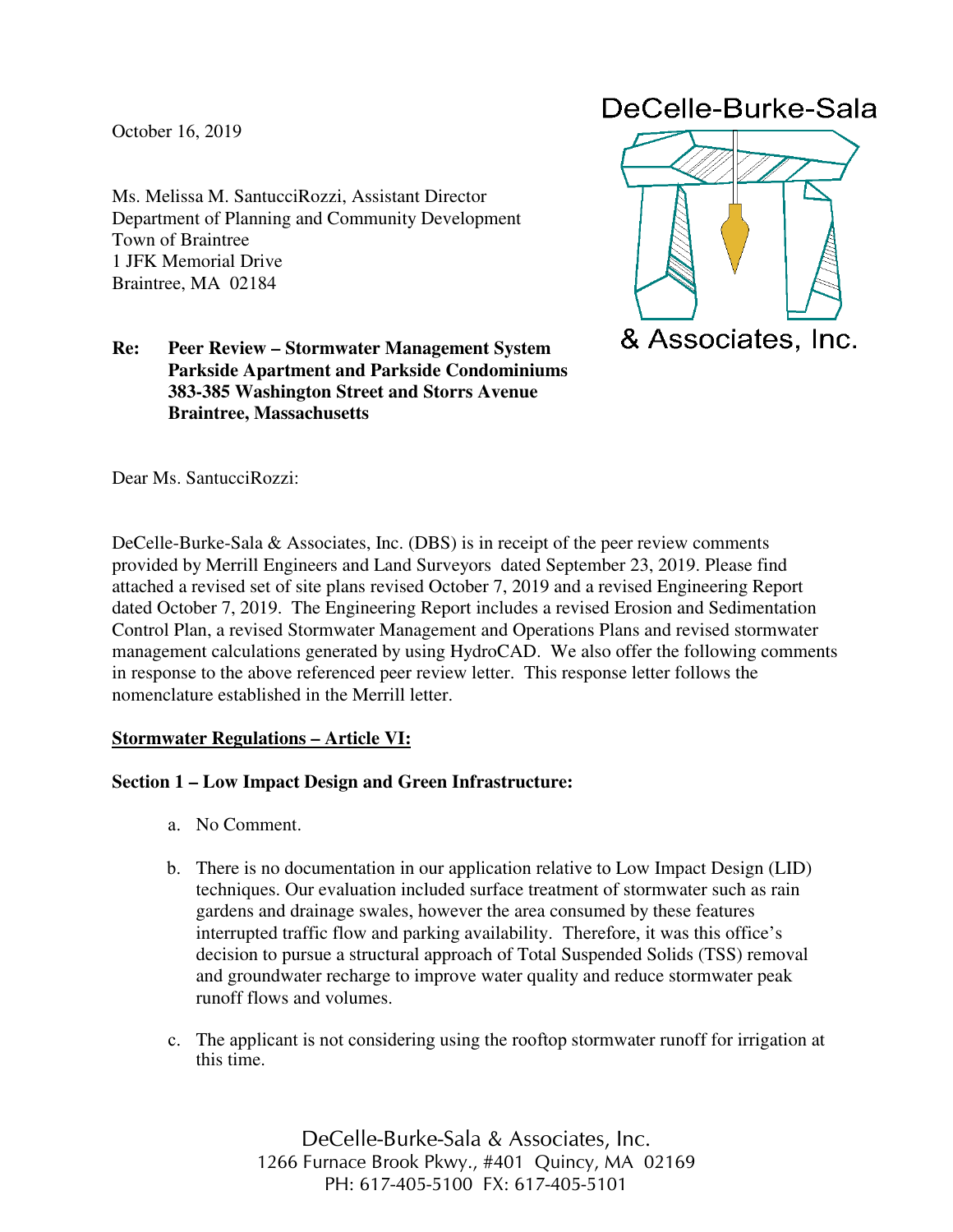## **Section 2 – Hydrologic and Hydraulic Criteria:**

- a. The hydrologic and hydraulic analysis of stormwater control has been revised to include the up-gradient areas. The municipal parking lot is not included in the analysis as this area is collected by an existing catch basin that is connected to the drain line that flows under the athletic field. The revised calculations are attached to this document.
- b. No Comment.
- c. The required attenuation for the 2, 10, 25 and 100-year storm events are met with the revised design.
- d. The two design analysis points are included in the analysis as requested.
- e. No Comment.
- f. The volume and peak flow at the two design points are included in the analysis.
- g. Upon observation the existing runoff actually does flow directly onto Storrs Avenue not the athletic field. There is an earth berm along this field that directs the flow onto Storrs Avenue. The analysis includes this observation. We have designed an overflow into the town system to remove overland flow from Storrs Avenue and into the town system.
- h. The analysis was revised to include the land cover as brush in good condition, rather than lawn.
- i. Up-gradient areas have been included in the design.
- j. The minimum time of concentrations have been reduced to be 6 minutes. The time of concentration paths and calculations have been added to the watershed plans and drainage report.
- k. Documentation is attached showing that the proposed treatment train meets the required 44%TSS removal for the inflow of the surface flow generated from the site. The design includes larger inline deep sump structures to remove the suspended solids and mother pollutants
- l. There is no outlet proposed that will cause erosion.
- m. This office proposes the use of deep sump catch basins and large diameter deep sump water quality structures with the use of a "Snout" as the hood on the outlets. The "Snout" provides improved removal of sediment, oils and trash as it is fitted and mortared to the sides of the structure to form a tight seal preventing silt laden runoff from leaving the structure. The two deep sumps placed in a train using the MADEP 25% reduction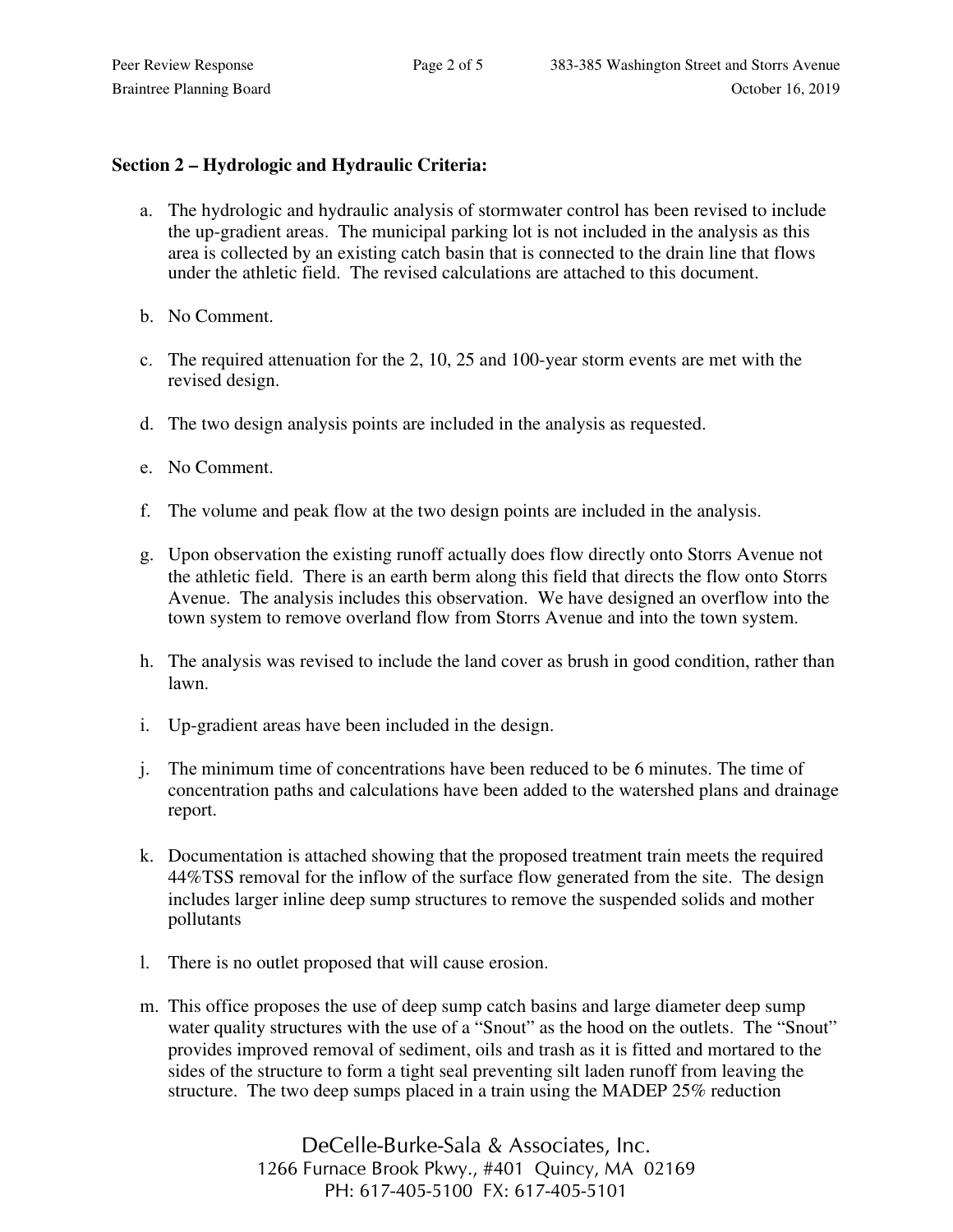allowance mathematically produces the 44% reduction necessary to meet the treatment requirement prior to release to an infiltration structure. We analyzed the 2-year flow into each water quality structure to size it appropriately. Calculations are attached for your review. This office has used this methodology in the past.

### **Section 3 – Segmentation:**

a. No Comment.

### **Section 4 – Sensitive Areas:**

a. No Comment.

#### **Compliance with Stormwater Management Performance Standards:**

- 1.
- a. The existing watershed areas delineated for this project currently flow to Storrs Avenue and contributes to the flooding that was observed by this office on occasion and also reported by the neighborhood residents. It is this office's strong belief based on the analysis performed, that the proposed retention and subsequent detention of the stormwater generated by this project will allow the existing town's closed drainage system servicing the area to operate more efficiently because of the significant amount of surface runoff captured and controlled onsite. This can be visualized when comparing the existing and proposed condition volumes of stormwater for the 100-Year storm released from the site to Storrs Avenue. The existing volume released is 2.942 Acre-Feet and the proposed volume is 1.931 Acre-Feet, 1.011 Acre-Feet less.
- 2.
- a. Post-development peak discharge rate requirements shall be met for the 2, 10, 25 and 100-Year storm event.
- 3.

.

- a. This office performed additional soil testing for the recharge areas B and C on October 16, 2019. The results are included in the plan set.
- b. Groundwater elevations were established by a licensed Massachusetts Soil Evaluator and this office stands by these results. Groundwater elevations have been confirmed by additional soil testing on October 16, 2019.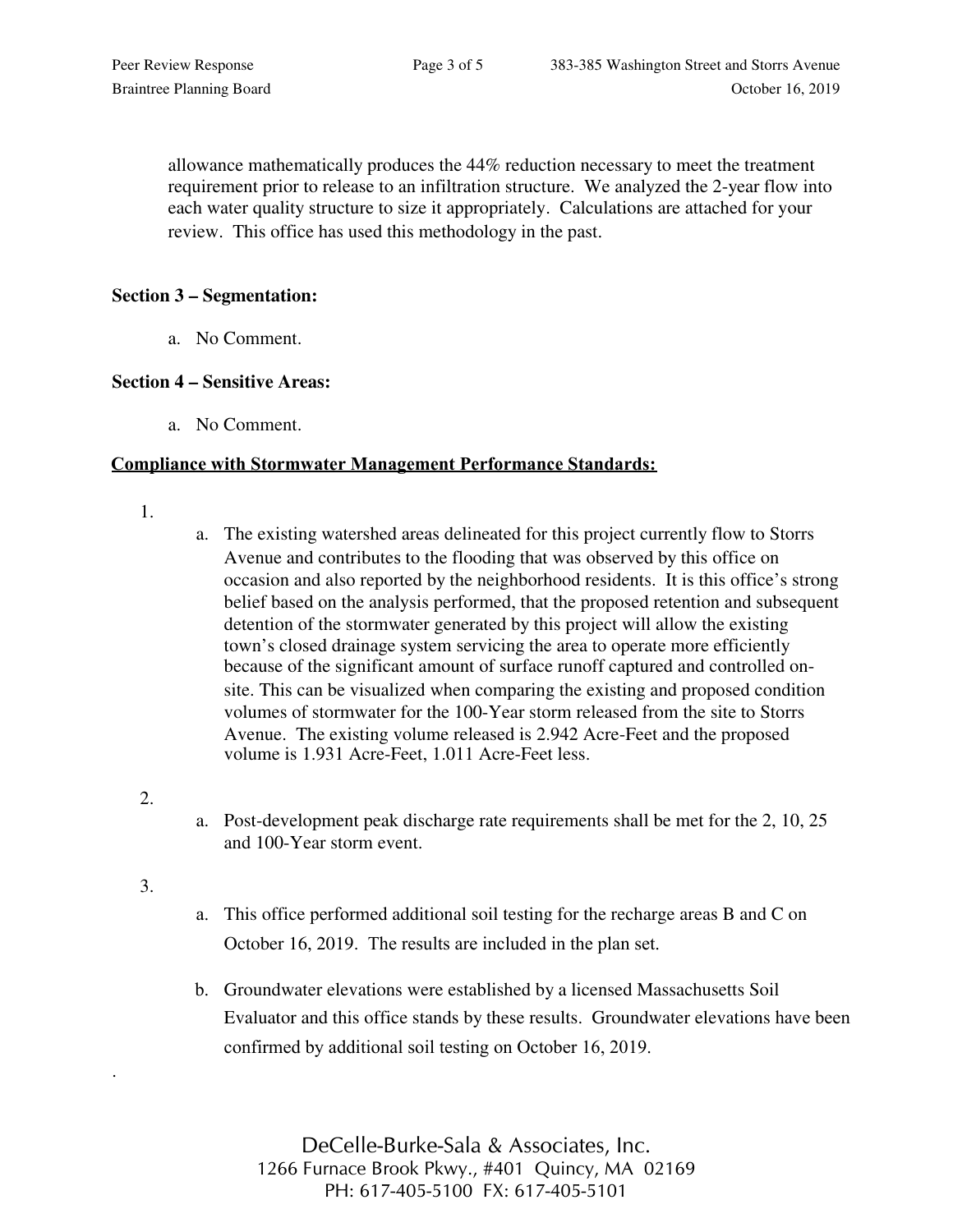#### 4.

- a. Compliance with Standard of the Stormwater Management Standards is met using the deep sump structures. Calculations are attached for your review.
- b. Water Quality calculations are attached to this document.
- 5. No Comment.
- 6. No Comment.
- 7. No Comment.
- 8.
- a. A revised construction management plan and Erosion and Sedimentation Control Plan was provided by this office and is attached to this letter.

9.

- a. A revised Stormwater Operation and Maintenance Plan that includes the Braintree Conservation Commission as the local regulatory contact was provided by this office and is attached to this letter.
- 10. An illicit discharge statement is included in the engineering report.

# **Additional Comments:**

- 1. Revised HydroCAD calculations are attached to this letter.
- 2. Revised HydroCAD calculations using the 6 minute Time of Concentration are attached to this letter.
- 3. Up-gradient watershed areas have been analyzed and part of the revised HydroCAD calculations attached to this letter.
- 4. Two design points have been provided for the stormwater management analysis.
- 5. The use of Hydrologic Group "A" soils was determined after finding Sand and Loamy Sands were found on-site during the soil evaluation. The site is classified as Urban Land by the Natural Resources Conservation Service (NRCS).
- 6. The watershed areas have been revised and correlate with the watershed map.
- 7. Storage Group A is part of the stormwater management system which has since been revised. We look forward to your review of the new calculations.